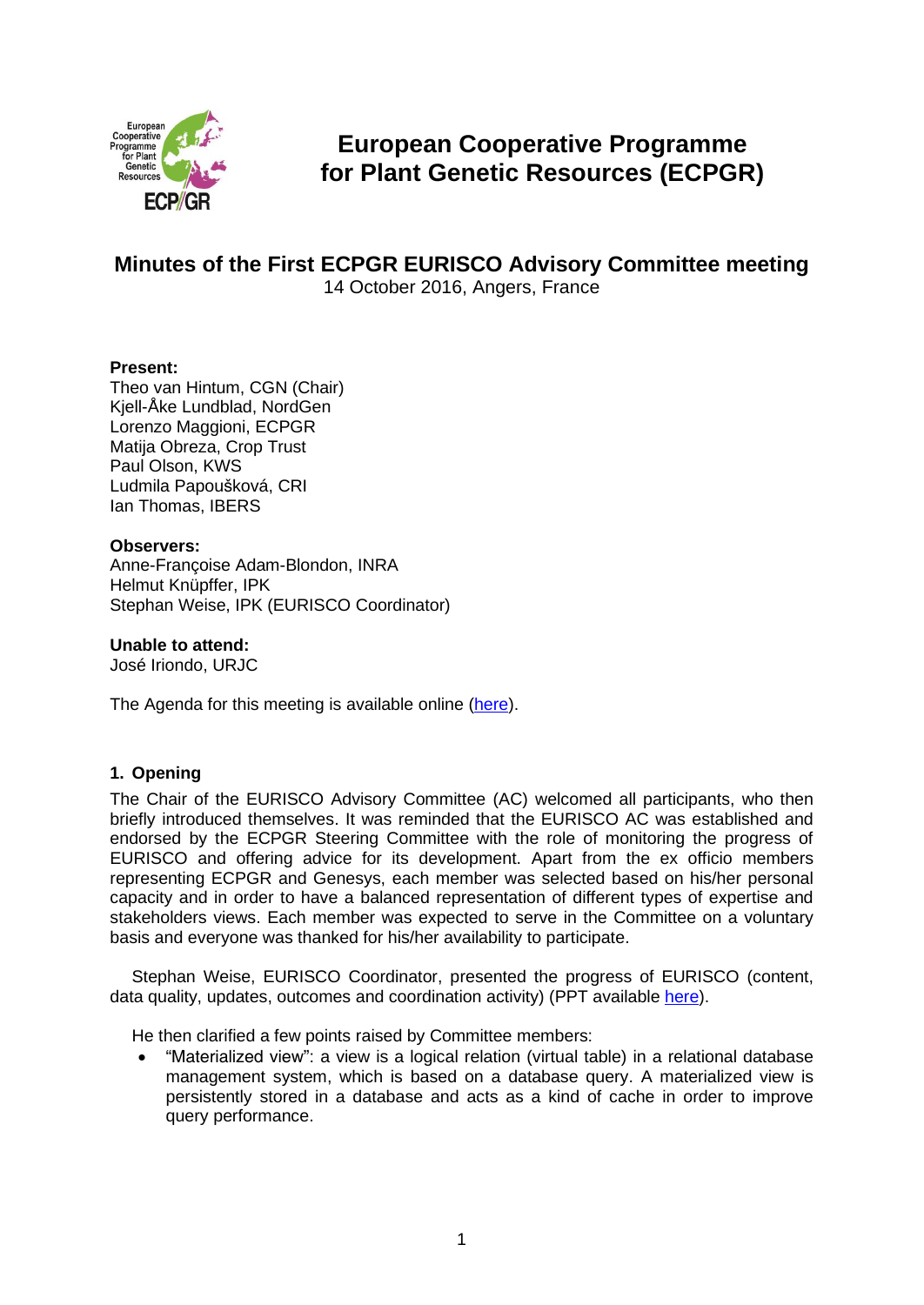- The source codes of the system are maintained in a repository (internal IPK CVS<sup>1</sup>)) allowing for version tracking.
- How much technical documentation exists for EURISCO? The overall architecture of EURISCO as well as all workflows for updating data are documented. All source codes are commented comprehensively. Documentations (handbooks) for end users are not available yet (except slides of given presentations).
- Monitoring of the use of EURISCO is carried out on the basis of aggregated statistics using AWStats. More detailed information is not possible owing to legal restrictions that do not enable saving the IP addresses.
- Feedback from users is received on occasional and bilateral basis, while no structured interviews have been carried out yet. Ian Thomas confirmed that positive feedback had been received from the UK users.
- The EURISCO Coordinator dedicates half of his time to development and half to networking coordination.
- The old (outdated) French data had been recently removed from the catalogue by the National Focal Point (NFP) and import of new data has started. No other extraordinary activities by other NFPs were reported or expected.

M. Obreza presented Genesys and the related role of EURISCO (PPT available [here\)](http://www.ecpgr.cgiar.org/about-ecpgr/eurisco-advisory-committee/).

He made the following considerations of specific interest:

- The use of Genesys is on average ca. 200 visits per day. It is known that the potential audience for online PGR databases is not very large and this is not considered an issue.
- The Trust invests a lot in Genesys development including annual user interface improvements, as it is an important aspect for usability of the service.
- Genesys receives data either from consortia such as EURISCO and USDA GRIN, or directly from individual genebanks (11 CGIAR collections and others). Data from the Millennium Seed Bank are also received directly from MSB, while the respective data set received from EURISCO is not used. This arrangement allows for frequent publication of information about material collected as part of the [CWR project](https://www.genesys-pgr.org/project/CWR) on Genesys.
- In addition to the Crop Trust IT, about 10 consultants have contributed to the development of Genesys and they are familiar with its architecture and source code.
- From the point of view of Genesys, the crucial role of EURISCO lays in its networking activity, which is providing capacity building, advice and harmonization across the European genebank information systems. This results in a constant improvement of the data quality, which is the essential asset of any aggregated catalogue. The provision of clean data from all of Europe to EURISCO is a key service for Genesys.

A discussion followed on the expectations of the AC for the development of EURISCO during the next 10 years.

The AC agreed that the most important role of EURISCO will continue to be focused on helping genebanks to provide increasingly high quality and standardized data. It was generally agreed that the priority should remain with the data themselves rather than developing data processing tools, as the value of the catalogue is dependent on reliability and accuracy of the data. On the other hand, when the data are good, it is easy to aggregate, display and analyse them with existing tools.

The main assets of EURISCO in the near future were therefore expected to remain the networking function, as well as the knowledge of specific crops, which is also an aggregated

 <sup>1</sup> Concurrent Versions System [\(https://en.wikipedia.org/wiki/Concurrent\\_Versions\\_System\)](https://en.wikipedia.org/wiki/Concurrent_Versions_System)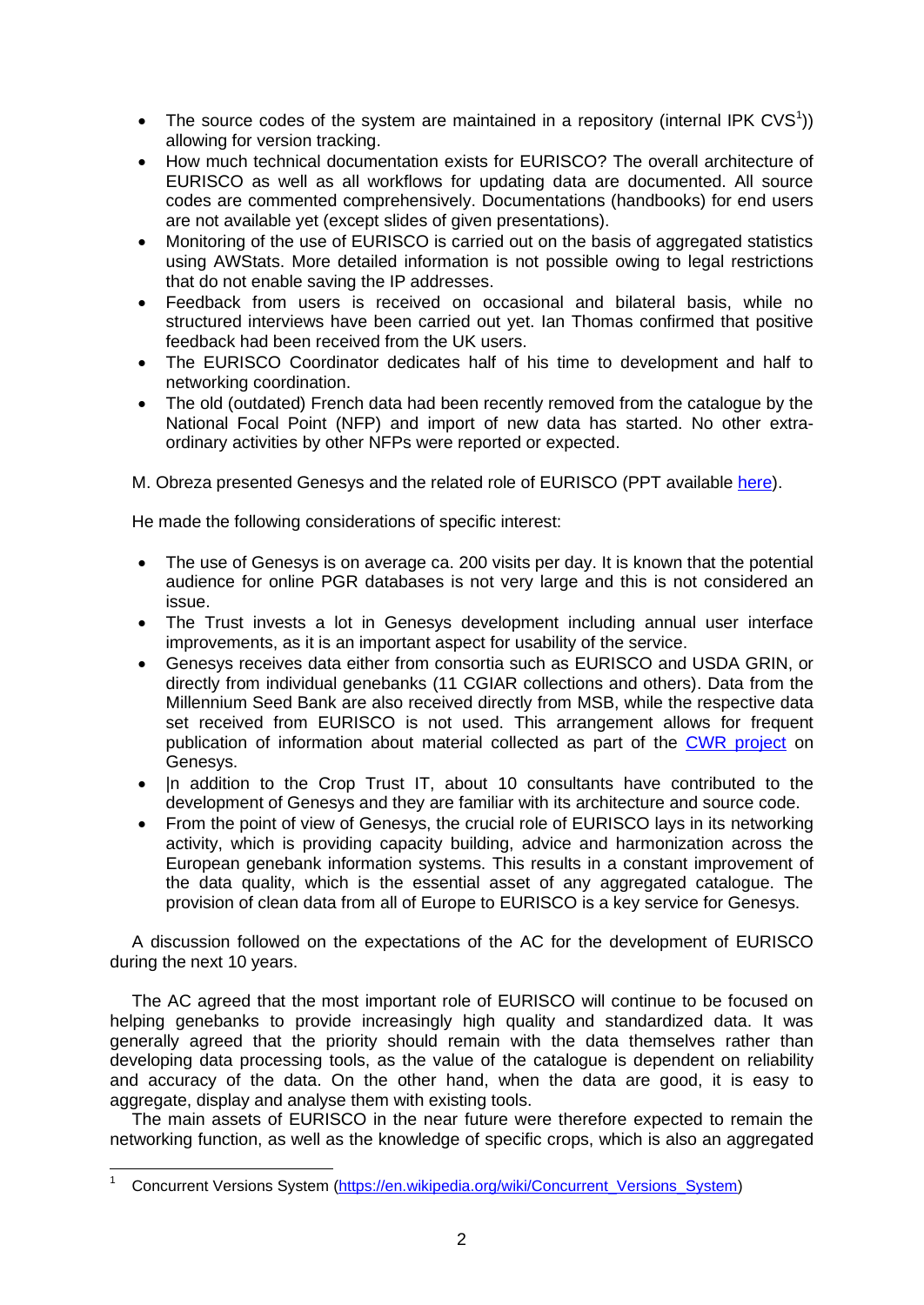expertise provided by the ECPGR Working Groups. This expertise can be directed to improve data quality, data standards, as well as, in the near future, to analyse phenotypic data and provide annotated information about the collections documented in EURISCO.

In conclusion, EURISCO's role as data platform may become less essential in the future, since different options to harvest and display data will likely emerge. Currently EURISCO is expected to remain as a network of data suppliers, providing education, training and standards. In this process, the genebank management system GRIN-Global<sup>2</sup> might also have a role and EURISCO might acquire an additional role as GRIN-Global advisor. Feedback of crop experts is also still important for curation and data aggregation.

It was also reaffirmed that the aims of Genesys and of ECPGR/EURISCO are the same, with complementary roles and that it would be useful to jointly address, whenever relevant, any issue related to filling data gaps or improving data quality and data acquisition in Europe.

## **2. Software development (frontend, backend, support tools for NFPs)**

Based on the presentation of the current status of the EURISCO software, the AC discussed what priorities should be considered for further development (improvements of existing functionalities or new additions).

A proposal had been received from José Iriondo to link the EURISCO database to a set of environmental layers for Europe (climate, soil and topographic data). In this way, it would become possible to search the database by imposing thresholds to e.g. annual rainfall or minimum temperature and thus identifying which accessions originate from areas with given climatic parameters.

The AC expressed some doubts about the applicability of environmental layers to the scale of Europe. It was also considered that Genesys already includes this functionality and therefore it would not be advisable to duplicate the same effort in EURISCO. Linking EURISCO also to other types of databases may facilitate the user to analyse the data with various software tools, but the main asset (and therefore priority for action) of EURISCO remains the quality of the data itself, rather than the development of analytical tools.

*The addition of the date of last update of passport data to the web interface would be important for the user and the AC agreed that this feature should be implemented in EURISCO.*

Similarly, in order to increase the user-friendliness of the catalogue with respect to access to the material, *the AC recommended that the EURISCO Coordinator provide on the web interface clear instructions for users wishing to access material from the holding genebanks*.

The possibility to publish data from the National Inventories offering an open access API (Application Programming Interface) was not considered a priority as this technology is not yet mastered by most of the genebanks and collection holders.

In summary, apart from the two improvements indicated above ('last update' and 'instructions for access'), no other obvious priorities for software or frontend development were identified at the moment. However, *the EURISCO Coordinator was expected to take into account feedback from users' interviews and eventually prepare a prioritized list of actions.*

[www.grin-global.org](http://www.grin-global.org/)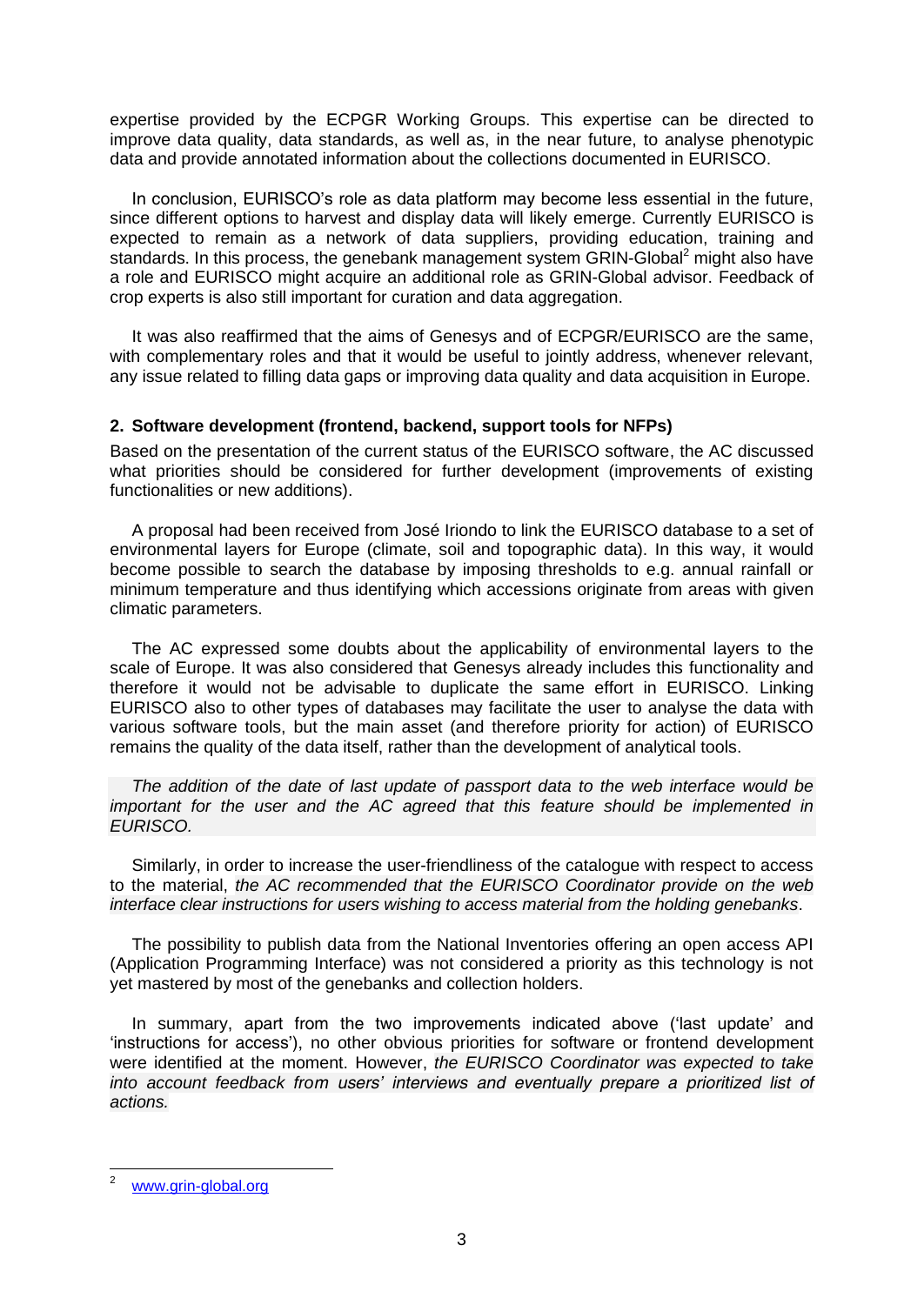#### **3. Future workshops (regional approach, teaching materials, collaborations)**

In the last two years of ECPGR Phase IX (2017 and 2018), funds were allocated to organize EURISCO training workshops every year. However, a new strategy might be created to involve all the NFPs, to improve the curriculum, to establish longer-term collaborations in these workshops. For example, writing/compilation of an extensive technical manual for genebank documentation and EURISCO uploading could be an idea for submission to the Grant Scheme.

The AC agreed that it would be useful to organize a workshop involving all NFPs at the same time in order to raise the sense of network community as well as to maintain a good level of collaboration towards an increasingly improved EURISCO. Moreover, in such a workshop, a demonstration of GRIN-Global could be organized also with involvement of the Trust. As the budget of ECPGR currently would not be able to cover this meeting, the idea should remain floating and be picked up for implementation when possible.

*In the short term and in support of the next training workshops, it was recommended that S. Weise write a short document with instructions for uploading data onto EURISCO, and prepare a set of practicals to test the tools and to find errors in the data set.*

## **4. Strategy concerning characterization and evaluation (C&E) data (targeted expansion, role of Crop Working Groups)**

A mechanism to upload phenotypic data to EURISCO has been created. It will now be critical to obtain such data from the National Inventories for EURISCO. Additionally, the questions would be: what needs to be done to make such data digestible to the users and should we create and promote the use of ontologies? Should we try to process the phenotypic data in EURISCO in order to get to 'standardized data sets' that combine separate datasets into 'the best estimate' per trait/accession/combination?

Having in mind the point of view of plant breeders, Paul Olson recommended not to create additional layers that may or may not have value. It would be more useful if crop experts could offer some curation of the data and be able to separate the accessions into groups (such as resistant, intermediate, susceptible for a particular disease or environmental stress, or make note of relative maturity or unusual phenotypes for the species). An authority would be needed to take the responsibility to recommend a list of accessions as particularly valuable, owing to a peculiar trait or a specific extreme behaviour. In fact, users are unlikely to spend their time attempting to interpret the scores, but would be very interested to find accessions marked as, e.g., susceptible vs. resistant.

The AC agreed that the Working Groups could be the suitable fora to curate data sets in EURISCO and to propose lists of elite material or diversity panels for various purposes.

It was also agreed that the current focus should however remain on getting the phenotypic data into EURISCO as a starting point.

## **5. Strategy concerning x-omics data**

X-omics data are being produced at accelerating pace. The approach of EURISCO vis-à-vis x-omic data should be discussed. One option could be simply to write a statement regarding the management and sharing of this type of data, or we could start thinking about ways of linking EURISCO data with x-omics datasets, or even try to create an interface allowing queries from EURISCO combined with x-omics data.

The ongoing genotyping work on barley at IPK will offer a testing ground. New approaches will have to be developed at IPK to visualize these data. Additionally, EURISCO staff is involved in an ERA-CAPS project proposal where, if successful, they will try to learn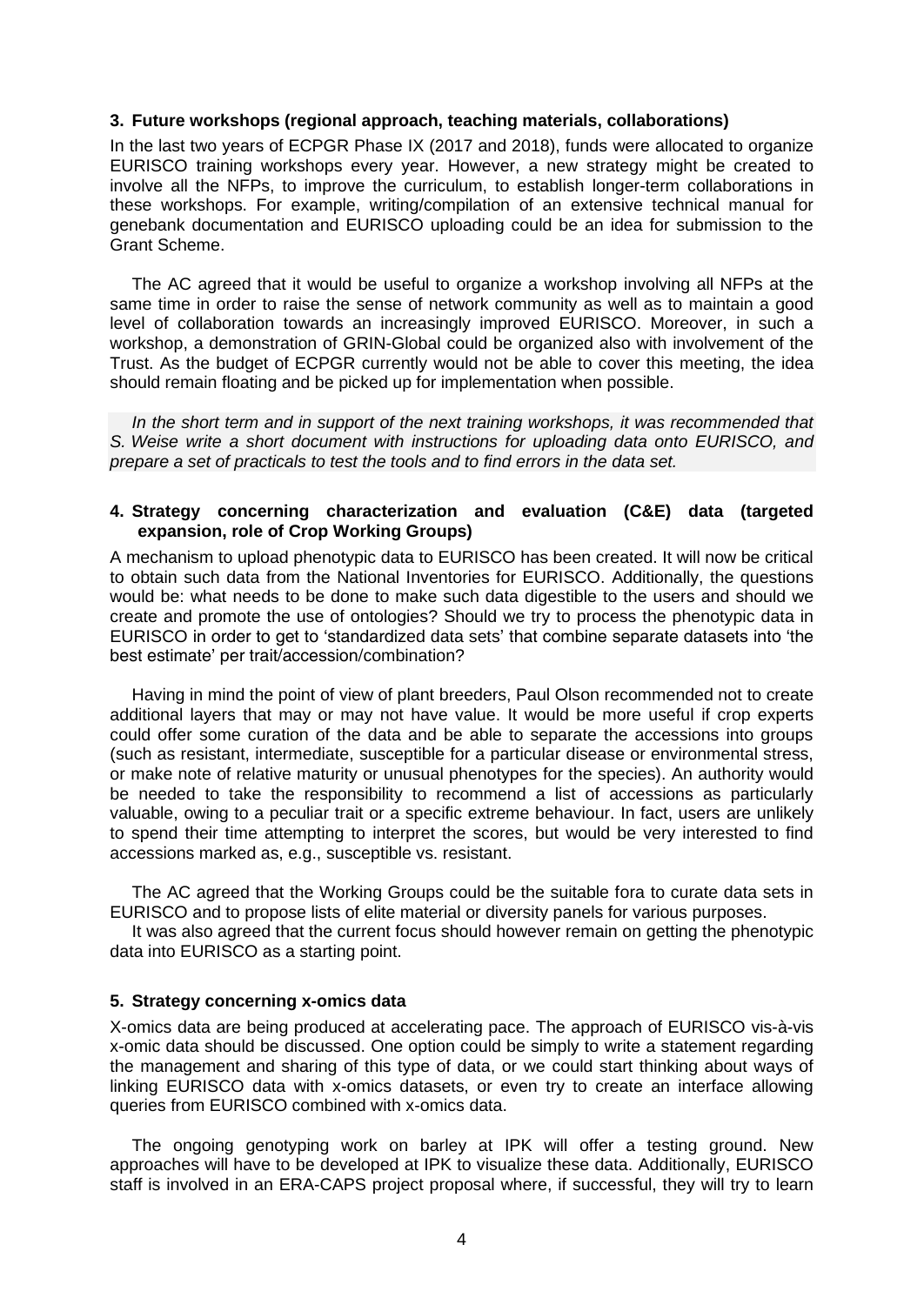and link to data through an interface so that valuable specificities of given accessions would be highlighted.

Apart from genetic data, also phenomic, transcriptomic, metabolomic etc. data are being generated and the genebank community should remain alert about developments, although a role for EURISCO in this respect is for the moment not realistic.

A critical issue is the possibility to firmly link data to specific accessions. In this respect, the use of DOI (Digital Object Identifier) codes should allow precise linkages between genotypic data and specific accessions that may be stored in genebanks.

*It will therefore be important to strongly promote and support the adoption of DOIs by the genebanks.*

#### **6. Improving the coverage of material**

A discussion on the coverage of material suitable to be included in EURISCO was mainly triggered by the recent addition of a very large dataset of *Arabidopsis* accessions by the UK.

Questions were related to the bias determined to the EURISCO statistics by this non-food or feed subset of accessions. Also the risk of overloading the database and slowing down the searches was considered. However, it was appreciated that *Arabidopsis* is a genuine gene resource and a gene discovery tool model species. The importance for EURISCO to be inclusive rather than exclusive about the choices made by individual National Inventories was also brought up. The EURISCO Coordinator confirmed that a very large data set slows down the database a bit, but this is not a big problem. It was also noted that the EURISCO Data Sharing Agreement provides sufficient clarity as to the type of material that is expected to be included in EURISCO and research material is contemplated.

*The AC was eventually convinced that Arabidopsis data are a legitimate set of accessions for EURISCO and M. Obreza announced that these data will also be included into Genesys, from where they were so far excluded since the dataset was not updated on Genesys after inclusion of Arabidopis data.*

Regarding other sets of data that are missing and should be included in EURISCO, it was noted that the French data are in the process of being prepared for inclusion. Other national datasets such as from Malta and an extension of the coverage, such as for the Russian Federation (include all data available at VIR's own website) or Italy (inclusion of Bari genebank), would be welcome. It was recommended that the EURISCO Coordinator approach NFPs to find out whether relevant data were missing from the various National Inventories, in order to compile a list of priority datasets to be encouraged for inclusion.

## **7. Strategy concerning inclusion of** *in situ* **data**

At the last meeting of the ECPGR Doc&Info Working Group in Prague (May 2014), it was decided that data of *in situ* crop wild relative (CWR) populations could be included in EURISCO, provided that a manager could be clearly identified, who could be approached in case someone would want access. Also the ECPGR Steering Committee during its last meeting in June 2016 reiterated the recommendation that the Doc&Info and the Wild species WGs, together with other selected Crop WGs should develop an agreed minimum data exchange format on the basis of existing *in situ* CWR descriptor lists.

Upon consideration that genetic reserves are starting to be created, also as a result of the ECPGR *in situ* crop wild relatives' conservation concept, it seems that the time is right to allow inclusion of the first "*in situ* data" into EURISCO.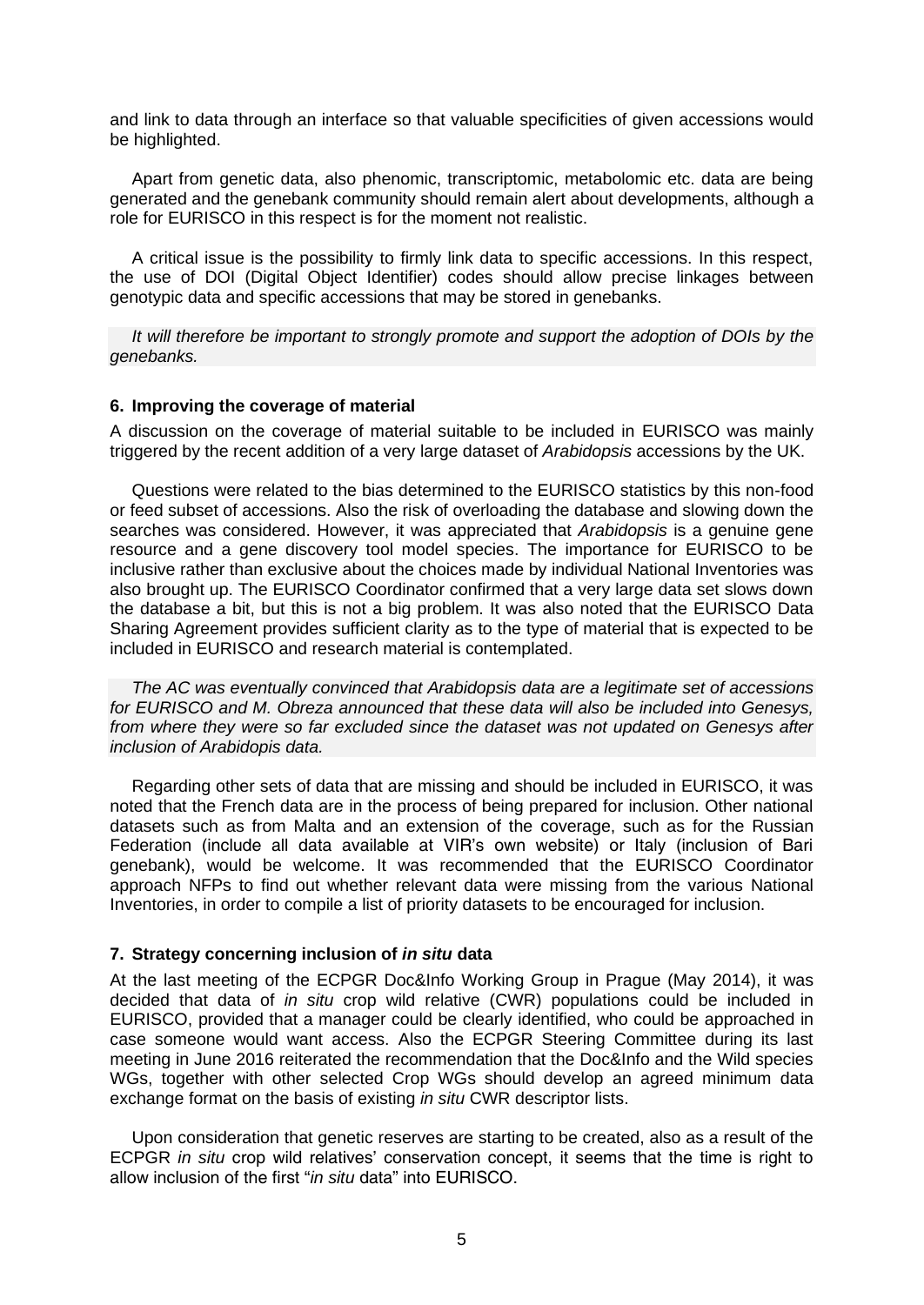*Th. van Hintum, Chair of the Doc&Info WG, confirmed that he would approach Nigel Maxted, Chair of the Wild species WG and come up with a proposal for a suitable data exchange format, to be considered for adoption by the ECPGR community. Genesys staff will also be included in the discussion.*

## **8. Adoption of the latest version of the MCPD**

EURISCO is currently based on the first version of the MCPD, completed in 2001. Since then, various updates were released by Bioversity International and FAO, the last being MCPD v.2.1 (2015). Updated versions are the results of global consultation of experts and include important improvements or additional descriptor fields, such as specifications of the geographic coordinate method used and, most recently, the Permanent Unique Identifier (PUID).

The AC agreed that updated MCPD should be implemented as soon as possible in EURISCO. However, this might require adaptation of database schemata and user interfaces and revised import/check procedures.

At the same time, the AC agreed that the release by FAO of a new version of the MCPD (v.2.2) should be solicited, since there was agreement to include information regarding CWRs conserved in genetic reserves (see above) and about "historic accessions". In fact, it is important for the user to track historic accessions, which have been used or available in the past, but are no longer actively maintained or existing or alive and therefore they are no longer available.

*The Chair of the Doc&Info WG agreed to liaise with FAO to propose the issuing of MCPD v.2.2, including 'historic' and '*in situ' *descriptors (as soon as agreed by the EURISCO AC). The EURISCO Coordinator agreed to implement the MCPD v.2.2 (or equivalent if not yet formalized by FAO) within the first half of 2017. Genesys will also be kept in the loop for the drafting of the new descriptors.*

Regarding a proposed descriptor on "availability" of the accessions, the AC took note of a discussion held during the Angers Training Workshop, whereby no general consensus was expressed for the introduction of such descriptor, owing to the difficulty to keep it up-to-date and the consequent risk to communicate misleading information. It was however noted that the descriptor "Part of AEGIS" indicates those accessions that are expected to be promptly available, owing to the formal agreements concluded by the AEGIS member countries.

#### **9. Taxonomy issues regarding data in EURISCO**

The quality of taxonomic data is still a weak point in EURISCO. There are still many errors and it would be desirable, apart from checks prior to including the data in EURISCO and feedbacks on errors sent to the NFPs, also to include a 'preferred taxon name' or something similar (see the GRIN solution). In the end the user must be able to find also the accessions that have been included with spelling errors in their taxonomic name or with synonyms.

An idea would be to internally map the data provided by NFPs (which may not be modified by EURISCO) onto a preferred taxonomic nomenclature, e.g. GRIN taxonomy, and to use this information for searches too. In this way, the original data would not be altered, but users would be able to search all relevant accessions, even if misspelled or named differently from the 'preferred taxonomy'.

It was noted that there might be funds provided by Germany during 2017, for the involvement of a Post-Doc (to be clarified).